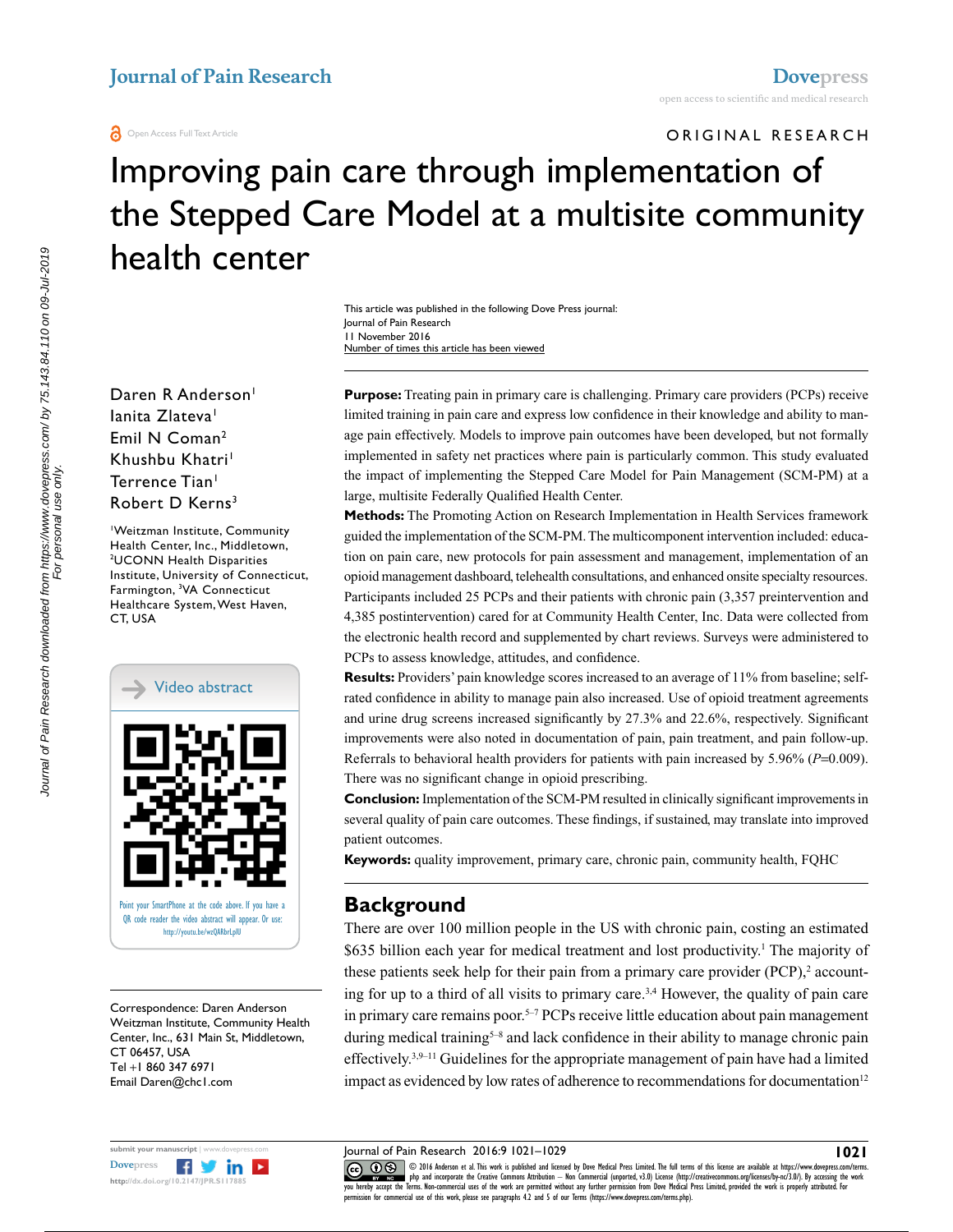and management of pain.13–15 Studies reveal wide variation in the levels of prescribing of opioid analgesics among PCPs,<sup>16,17</sup> but overall, there has been a marked increase in their use and misuse over the past 10 years.<sup>18</sup> Evidence now suggests that opioid analgesics are associated with a significant, dosedependent risk of serious harm, with limited evidence for their long-term benefits.<sup>19-21</sup>

A comprehensive effort to change the health professionals' performance in pain care that goes beyond the educational curricula and focuses on changing culture and systems of care is needed.<sup>22</sup> The American Academy of Pain Medicine advocates the use of the Stepped Care Model for Pain Management (SCM-PM), with primary care-based screening and routine management of most cases of pain, and the addition of further resources for more complex cases in a stepwise fashion. In 2009, the Veterans Health Administration (VHA) called for implementation of the SCM-PM across the VHA system.<sup>23</sup> Since then, the model has been implemented in several VHA centers and shown to improve patient outcomes for pain.24–27 A large VHA practice in Connecticut implemented the SCM-PM (known as Project STEP) and described the implementation. Preliminary results suggest system-wide benefits.<sup>25,28</sup>

The objective of this study was to evaluate the impact of implementing the SCM-PM on the quality of pain care in a large, state-wide multisite Federally Qualified Health Center (FQHC).

# **Methods**

## Setting

Community Health Center, Inc. (CHCI) is a state-wide FQHC providing comprehensive, primary care in 12 primary care health centers across Connecticut. CHCI cares for over 140,000 patients, 68% of whom are racial/ethnic minorities; over 90% are below 200% federal poverty level, 70% have health insurance provided by Medicaid, and 22% are uninsured. Specialist care, including pain-related specialties, is available through outside consultation, but many patients face substantial barriers to securing such care. The study sample for this project included all PCPs at CHCI who cared for adult patients (internists, family practitioners, family nurse practitioners, and physician assistants) and were present for the 3-year duration of the intervention, and all adult patients with at least one medical visit in the previous year who were under the care of the providers in the study. Patients with chronic pain were identified by a validated algorithm using commonly available electronic health record (EHR) data elements (diagnosis codes, pain scores, and medication prescribing information).<sup>28</sup>

# **Procedures**

Project "STEP-ing Out" was a 3-year project implementing and evaluating the SCM-PM at CHCI. The intervention took place between March 2011 and February 2014. This study was reviewed and approved by the Institutional Review Board (IRB) of CHCI. A waiver of informed consent was granted by the IRB due to the large scale, retrospective data that was being evaluated. Results of a comprehensive baseline assessment of pain management practices and outcomes throughout the organization have been described elsewhere.3 Results of this assessment, covering a 1-year period from April 2010 through March 2011, revealed that chronic pain was highly prevalent among CHCI's patients. Providers had low confidence in their knowledge of pain, limited adherence to opioid practice guidelines, wide variation in the levels of prescribing of opioid medications, and poor-quality documentation of pain care. Despite the high rate of coexistent behavioral health and addiction disorders, the rate of referral to onsite behavioral health providers was low.

# Intervention

The SCM-PM calls for an individualized approach to managing pain in three steps.29 Step 1 emphasizes the role of the primary care clinician in identifying and discussing the patient's pain concerns and developing a treatment plan focusing on self-management and primary care-based interventions. Step 2 involves additional resources and collaborative treatment, including behavioral health assessment and intervention, medication, and consultations with specialists from appropriate disciplines. Step 3 focuses on patients with chronic pain requiring significantly more care and involvement from other members of a pain management team. Minor modifications were made to the SCM-PM (Figure 1) to account for the limited access to specialty consultation in the safety net setting by providing more care on site and through videoconferencing. Specifically, greater emphasis was placed on the use of onsite and telehealth resources to account for the limited access to outside specialty care that characterizes the safety net setting. The Promoting Action on Research Implementation in Health Services (PARIHS) framework $30,31$  was used to guide the process of implementing the SCM-PM. This framework defines the critical elements – context, evidence, and facilitation – for the successful implementation of evidence-based practices.<sup>31-36</sup> Details on how the PARIHS framework was employed for this project have been previously published.<sup>3</sup> Context was assessed through organizational surveys, staff interviews, and queries of the EHR. Evidence included guidelines and findings from the medical literature, knowledge assessments completed by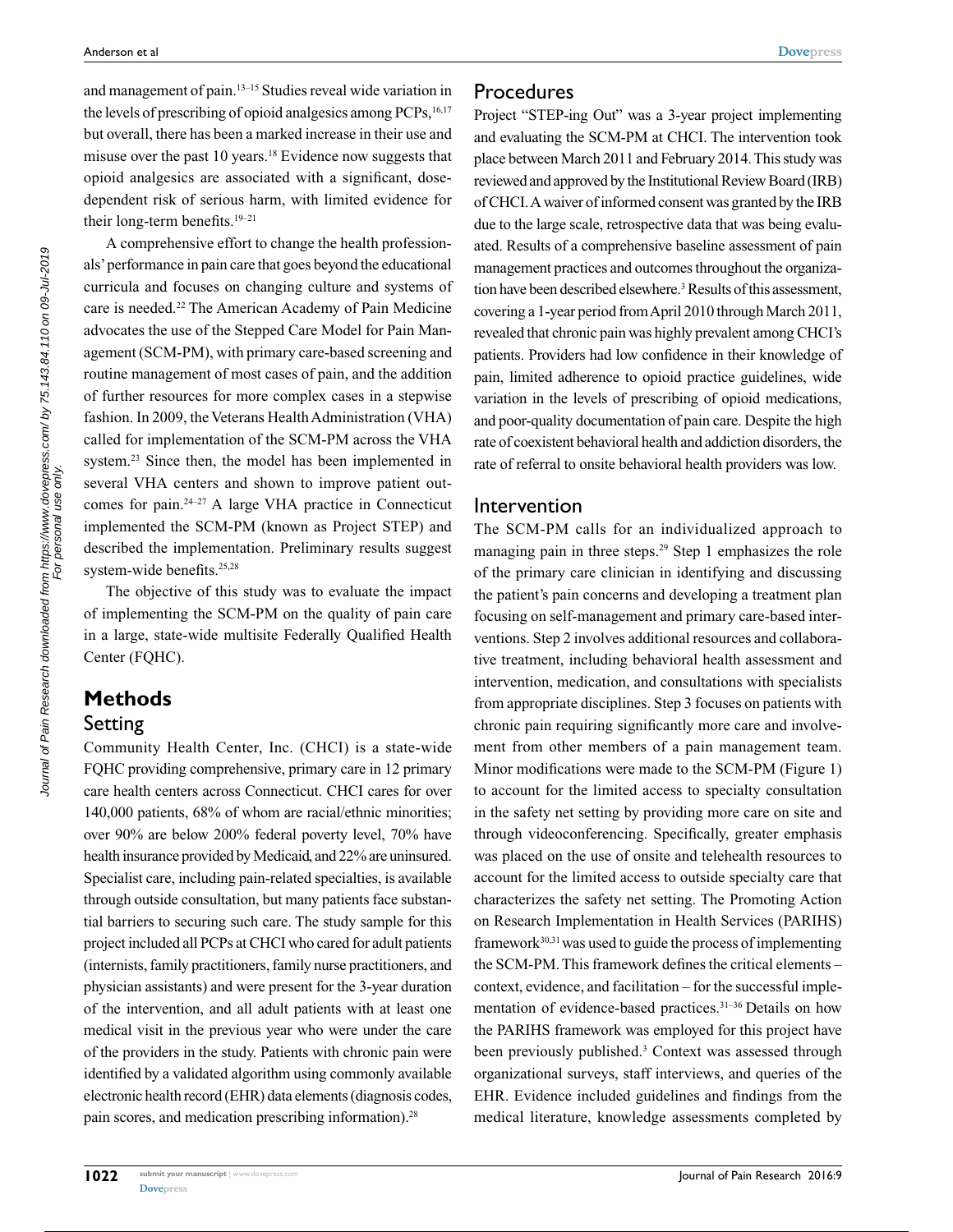

**Figure 1** Modified Stepped Care Model for Pain Management at CHCI.

**Abbreviations:** CHCI, Community Health Center, Inc.; ECHO, Extension for Community Health Outcomes.



**Figure 2** Timeline for Project STEP-ing Out.

**Abbreviations:** CME, continuing medical education; ECHO, Extension for Community Health Outcomes; EHR, electronic health record.

primary care providers, and patient chart reviews. A detailed facilitation plan that included quality improvement strategies, data dashboards, and engagement of front line staff across the organization was employed to support project implementation.

The project's interventions consisted of six educational and practice support components. The intervention components were introduced between 2011 and 2012 (see Figure 2 for timeline).

• Provider continuing medical education (CME): An agency-wide grand rounds-style presentation was delivered in person and through videoconference and was followed by subsequent biannual pain CME presentations. These presentations included discussions of pain care best practices and review of online CME modules about pain management and opioid prescribing.

- EHR pain templates: EHR templates for the initial and follow-up visits related to chronic pain were created to help improve documentation of pain assessment and treatment.
- Chronic pain and opioid prescribing policy: CHCI established a new chronic pain and opioid prescribing policy requiring a signed opioid treatment agreement (OTA), a urine drug test (UDT) at least once in every 6 months, and a functional assessment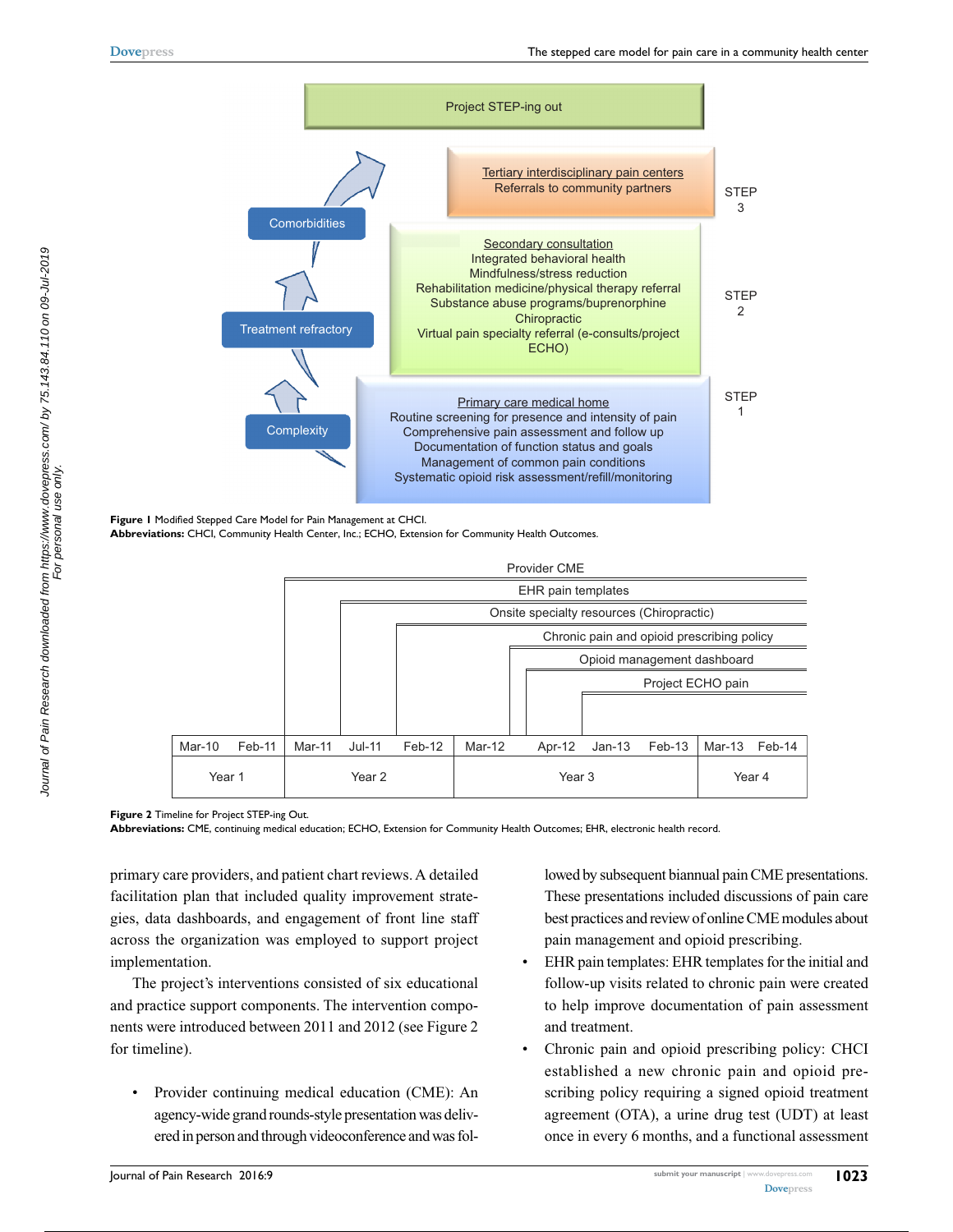using the Pain Interference Assessment Tool Patient Reported Outcome Measurement Information System (PROMIS) Pain Interference Short Form 8a (SF8a)<sup>37</sup> every 3 months for all patients receiving chronic opioid therapy (COT). COT was defined as receipt of 90 days or more of an opioid analgesic in 1 year.

- • Opioid management dashboard: A new dashboard with key metrics for managing patients receiving COT was introduced that included the number and percentage of adult patients receiving COT in each PCP's panel, as well as the number of patients with: 1) a signed OTA, 2) an UDT screen within the past 6 months, 3) a completed pain interference assessment questionnaire within the past 3 months, and 4) at least one behavioral health visit in the past year. Providers could also access a list of their individual COT patients and determine which patients were due for any of these items.
- • Onsite specialty resources: Additional onsite resources, including chiropractic care, pain-focused behavioral health interventions, and buprenorphine treatment, were added to provide options for collaborative, multimodal care for more complex patients who failed to improve with routine primary care management. As part of the educational intervention, medical teams were educated regarding multimodal care, the role of chiropractic care, and the importance of behavioral health evaluation and treatment for chronic pain.
- Project Extension for Community Health Outcomes (ECHO) pain: To provide virtual access to pain specialists, Project ECHO for pain care<sup>38</sup> was introduced at CHCI, providing weekly videoconferences for selected PCPs during which they could present complex pain cases to an expert multidisciplinary team of pain specialists. One provider from each CHCI practice site joined the weekly sessions to serve as the onsite pain "champion".

## **Measures**

To broaden the scope of the evaluation, Moore et al's expanded outcomes framework was used to assess learners and evaluate instructional activities.<sup>39</sup> Based on this framework, the evaluation included conventional educational outcomes such as knowledge, attitudes, and beliefs, but additionally included outcomes such as clinician's adherence to guidelines, patient-reported pain scores, and opioid prescribing information.

The KnowPain-50 (KP50) survey<sup>40</sup> was used to assess provider's knowledge regarding pain management. The KP50 contains multiple choice questions as well as questions scored on a six-point Likert scale with an overall maximum possible score of 250. In addition, to assess PCPs' self-efficacy and attitudes about pain care, a set of eleven questions taken from a VHA-developed survey was used.<sup>41</sup> All CHCI PCPs included in the study were invited to complete the KP50 and pain attitudes surveys. The survey administration was conducted anonymously at baseline and following the conclusion of the intervention in March 2013, in order to increase the response rates and to overcome the reluctance of PCPs to have their knowledge formally assessed.

To assess changes in pain care quality, structured data from CHCI's EHR were pulled for patients with chronic pain seen during the 1-year period prior to the intervention (from March 2010 to February 2011) and compared to data for patients with pain seen during the year after the intervention, between March 2013 and February 2014. These data were supplemented by a random sample of chart reviews. Patients with chronic pain were identified using a validated algorithm28 that used data from the EHR, including pain scores, medication prescribing, and billing codes. For the final analysis, only charts for patients belonging to providers who were employed at CHCI for the duration of the intervention were included. All patients with chronic pain were included in the electronic data analysis. Data points included patient demographics, medications prescribed, pain scores, use of OTA, UDT, functional assessments, and referrals to behavioral health, chiropractic, and other outside specialists.

Supplemental chart reviews were conducted to assess providers' documentation of pain care using the Pain Care Quality extraction tool.25 The tool contains 12 indicators grouped into three domains: pain assessment, pain treatment, and pain reassessment. The tool utilizes a dichotomous scoring system to indicate whether each indicator was present or absent in each progress note.<sup>42</sup> Three hundred charts were randomly selected for the baseline and postintervention reviews.

# Statistical analysis

Descriptive statistics were used to analyze the data with use of multiple-group models in Mplus<sup>43</sup> that accounts for the clustering within provider (using the "complex" type option) and "xtmixed" analyses for the clustered data in Stata data analysis and statistical software version 14 (StataCorp Stata Statistical Software, College Station, TX, USA). All tests were two-sided and considered significant at *P*<0.05.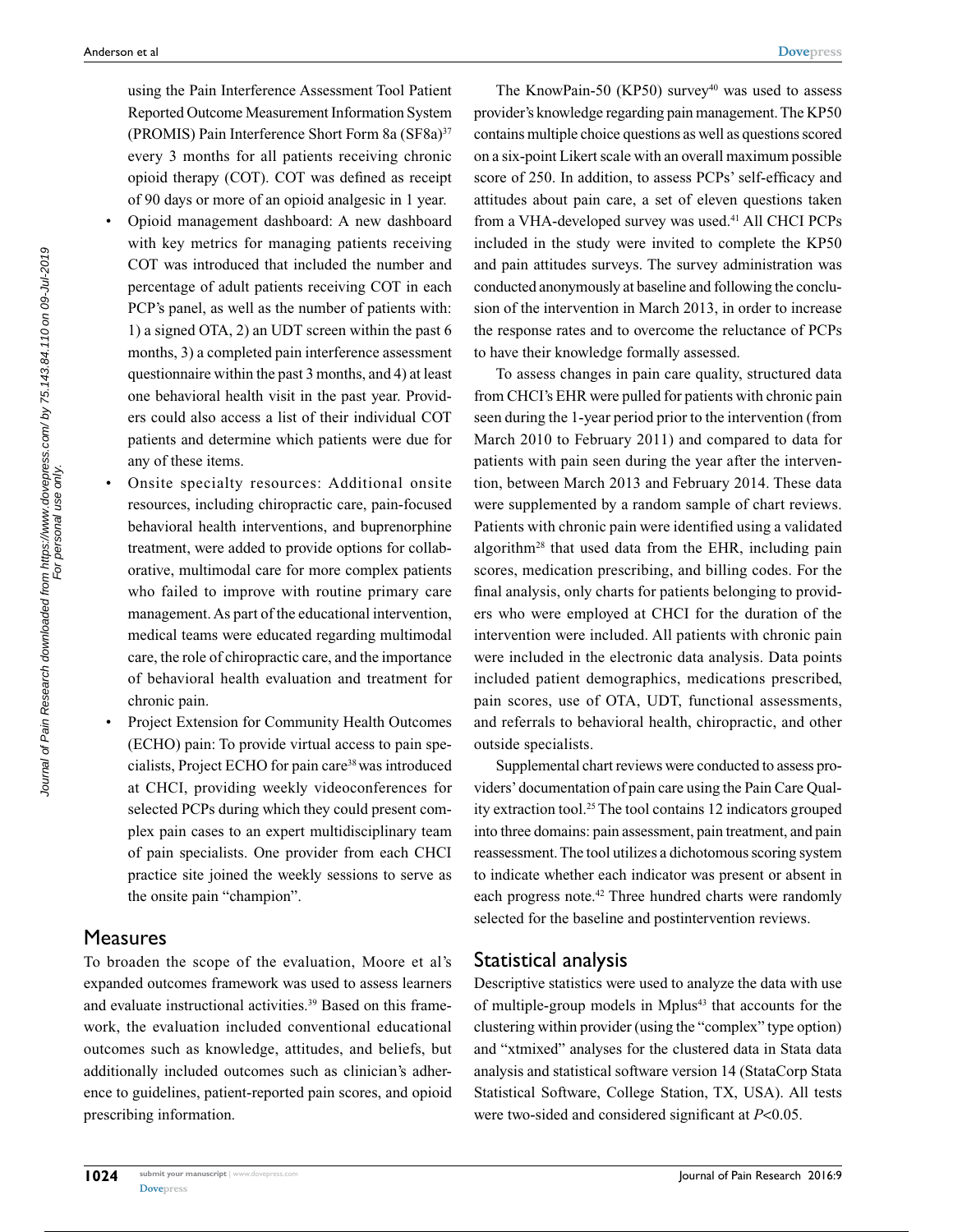|                      |                   | 2010–February<br>2011) N (%) | <b>Baseline (March Postintervention</b><br>(March 2013–February)<br>2014) N (%) |
|----------------------|-------------------|------------------------------|---------------------------------------------------------------------------------|
|                      | Total             | 3,357                        | 4,385                                                                           |
|                      | patients          |                              |                                                                                 |
|                      | Female            | 2,109(63)                    | 2,789 (64)                                                                      |
| Age (years)          | 18–29             | 339 (10)                     | 370 (8)                                                                         |
|                      | 30–39             | 571 (17)                     | 746 (17)                                                                        |
|                      | 40–49             | 1,019(31)                    | 1,105(25)                                                                       |
|                      | 50-59             | 878 (26)                     | 1,351(31)                                                                       |
|                      | 60–69             | 372(11)                      | 576 (13)                                                                        |
|                      | $70+$             | 151(5)                       | 237 (5)                                                                         |
| Race/ethnicity White |                   | l,399 (42)                   | 1,822(42)                                                                       |
|                      | <b>Black</b>      | 451 (14)                     | 577 (13)                                                                        |
|                      | Hispanic          | l,398 (42)                   | 1,819(42)                                                                       |
|                      | Other             | 66(2)                        | 124(3)                                                                          |
| Insurance            | Medicaid          | 2,210 (66)                   | 2,796 (64)                                                                      |
|                      | Medicare          | 635 (19)                     | 845 (19)                                                                        |
|                      | Private           | 241(7)                       | 446 (10)                                                                        |
|                      | insurance         |                              |                                                                                 |
|                      | Uninsured 241 (7) |                              | 286 (7)                                                                         |

**Table 1** Demographic information of participating providers' patients with chronic pain

**Table 2** Primary care provider (N=25) characteristics

| <b>Characteristic</b> |              | n (%)  |
|-----------------------|--------------|--------|
| Sex                   | Male         | 11(44) |
|                       | Female       | 14(56) |
| Race                  | White        | 19(76) |
|                       | <b>Black</b> | 2(8)   |
|                       | Other        | 4(16)  |
| Professional degree   | MD/DO        | 17(68) |
|                       | <b>APRN</b>  | 8(32)  |

**Abbreviations:** APRN, Advanced Practice Nurse Practitioner; MD/DO, Medical Doctor/Doctor of Osteopathic Medicine.

# Results

Table 1 shows a cross-sectional analysis of the demographic characteristics of participating providers' patients with chronic pain at baseline and postintervention. Characteristics of patients did not change significantly over the duration of the project, although there was an increase in the total number of patients with pain, consistent with overall growth in patient volume across CHCI during this timeframe. Patients with chronic pain were more likely to be female. Nearly half were nonwhite, and over 65% had state-funded Medicaid insurance. Table 2 shows the characteristics of the 25 PCPs who participated in all 3 years of the intervention.

# PCPs' knowledge and attitudes about pain care

The anonymous surveys of CHCI providers revealed an average score of 152.5 on the KP50 in the baseline assessment period, which increased to 169.5 (*P*=0.001) in March 2013 following the intervention. Self-efficacy was higher among providers completing the attitudes and beliefs survey following the intervention, compared to those completing it during the baseline period. The average rate of agreement with the statement "I am confident in my ability to manage chronic pain" was 2.71 at baseline and 4.67 in March 2013 (on 1–6 scale, where 1 is strongly disagree and 6 is strongly agree).

# Pain care quality

The quality of pain care improved in several areas following the intervention. During the baseline period, only 360 (34%) of the 1,309 patients receiving COT had a documented OTA in the chart and 680 (64%) had a UDT in the preceding year. After implementation, 778 (61%) out of 1,230 patients receiving COT had an OTA and 1,103 (87%) had a UDT in the past year (both differences significant at *P*<0.05). The quality of documentation also improved following the intervention. Table 3 shows the results of the review of a randomly selected sample of 14 providers' patients' charts. While not all providers routinely used the new EHR templates, documentation improved in several areas. Documentation of the presence of pain and the source and/or cause of pain increased significantly from 64% to 82% (*P*=0.001) and from 62% to 74% (*P*=0.025), respectively. There were also significant improvements in documentation of functional status from 5% to 19%

|  | <b>Table 3</b> Pain care documentation data elements |  |
|--|------------------------------------------------------|--|
|--|------------------------------------------------------|--|

| Chronic              | <b>Baseline</b> | <b>Evaluation</b> | P-values |
|----------------------|-----------------|-------------------|----------|
| <b>Pain Care</b>     | (March 2010-    | (March 2013-      |          |
| <b>Documentation</b> | February 2011)  | February 2014)    |          |
| Element              | $N = 108$ (%)   | $N = 213$ (%)     |          |
| Documentation        | 69 (64)         | 174 (81)          | < 0.001  |
| of pain              |                 |                   |          |
| Source or cause      | 67(62)          | 158 (74)          | 0.025    |
| of pain              |                 |                   |          |
| Functional           | 5 (5)           | 42 (19)           | < 0.001  |
| assessment           |                 |                   |          |
| Review of            | 6 (6)           | 37(17)            | < 0.003  |
| diagnostic tests     |                 |                   |          |
| Treatment plan       | 99 (92)         | 209 (98)          | 0.006    |
| Pain medication      | 102 (94)        | 182 (85)          | 0.017    |
| ordered              |                 |                   |          |
| Pain consult         | 7 (7)           | 60 (28.2)         | < 0.001  |
| ordered              |                 |                   |          |
| Patient education    | 16(15)          | 47 (22)           | 0.121    |
| Diagnostic imaging   | 25(23)          | 59 (28)           | 0.379    |
| ordered              |                 |                   |          |
| Assessment           | 18 (17)         | 83 (39)           | < 0.001  |
| of treatment         |                 |                   |          |
| effectiveness        |                 |                   |          |

For personal use only.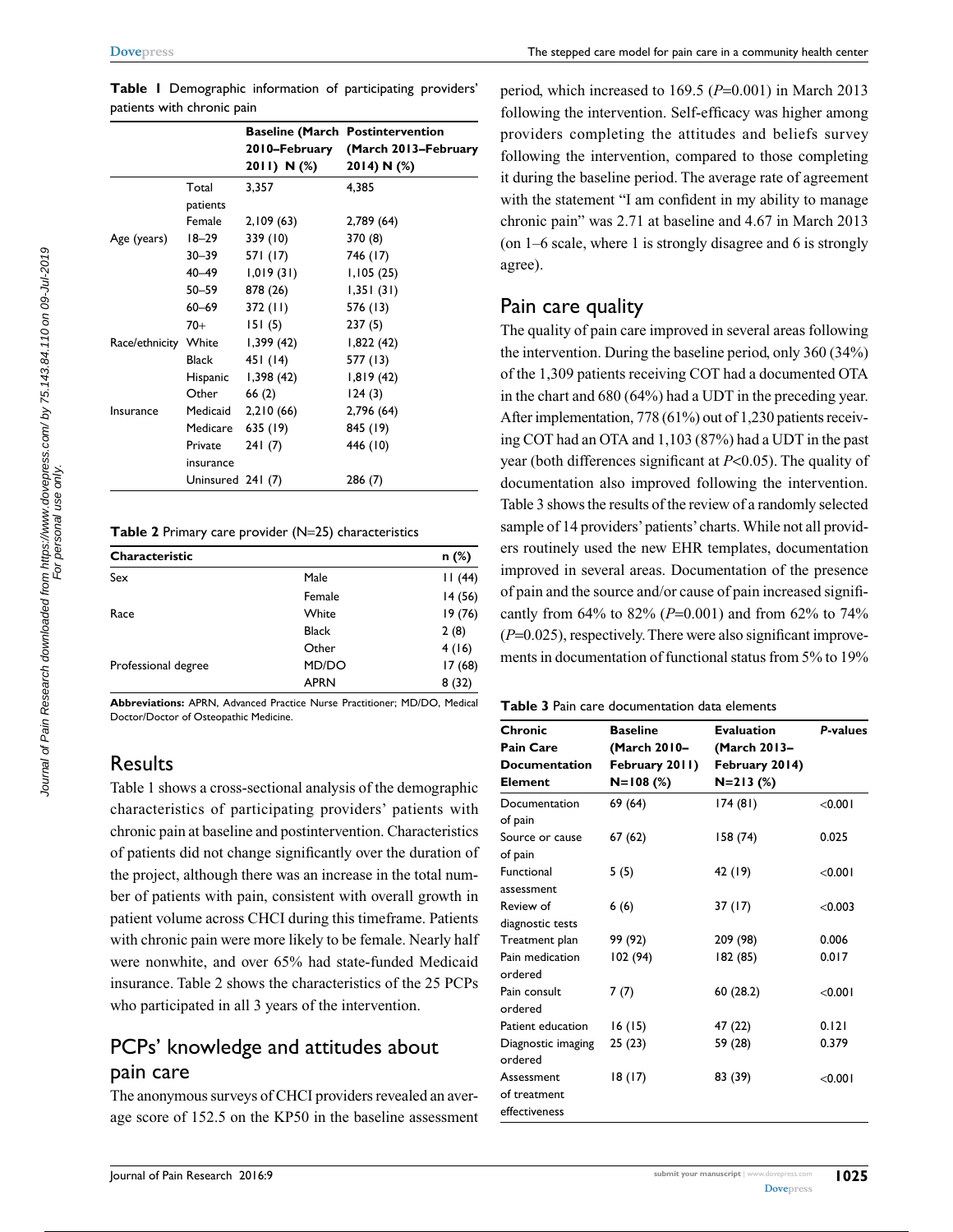| <b>Chronic Pain Care Data Element</b> |                                         | <b>Baseline</b><br>(March 2010–February 2011) | <b>Postintervention</b><br>(March 2013-February 2015) | P-values |
|---------------------------------------|-----------------------------------------|-----------------------------------------------|-------------------------------------------------------|----------|
|                                       | Total patients                          | 3.330                                         | 4.385                                                 | N/A      |
|                                       | Average number of visits $(\pm SD)$     | $7.30 \pm 14.37$                              | $6.83 \pm 14.37$                                      | 0.094    |
| Pain scores                           | Pain $>8$ , n $(\%)$                    | 2,504 (75.2)                                  | 3,245 (74.0)                                          | $0.351*$ |
| Opioids                               | Any opioid prescribed, n (%)            | 1,615(48.5)                                   | 1,943(44.3)                                           | 0.117    |
|                                       | Chronic opioid therapy, n (%)           | 763 (22.9)                                    | 921(21.0)                                             | 0.486    |
| Behavioral health                     | Patients with a behavioral visit, n (%) | 809 (24.3)                                    | 1,276(29.1)                                           | 0.009    |
| Pain referrals                        | Chiropractic, n (%)                     | 3(0.1)                                        | 48 $(1.1)$                                            | 0.008    |
|                                       | Physical therapy, n (%)                 | 480 (14.4)                                    | 750 (17.1)                                            | 0.508    |
|                                       | Neurologic or orthopedic surgery, n (%) | 663 (19.9)                                    | 693 (15.8)                                            | < 0.001  |
|                                       | Rheumatology, n (%)                     | 120(3.6)                                      | 136(3.1)                                              | 0.419    |

**Table 4** Pain care treatment data from the EHR for patients with chronic pain cared for by the 25 providers present for intervention

**Notes:** \*Stata's "xtmixed" yielded *P*=0.052.

**Abbreviations:** EHR, electronic health record; N/A, not applicable; SD, standard deviation.

(*P*=0.001), in a documented treatment plan from 92% to 98% (*P*=0.002), and in documentation of pain reassessment from 17% to 39% (*P*=0.001).

Table 4 shows the cross-sectional data for all patients with chronic pain in the years pre- and postintervention, who were cared for by the 25 providers in the intervention. Results demonstrate statistically significant increases in the percentage of patients with pain who had a visit with an onsite behavioral health provider. Referrals to chiropractors also increased significantly for both groups, while there was a significant decline in referrals to neurosurgery or orthopedic surgery and to pain specialists. There was no significant decline in opioid prescribing.

## **Discussion**

This study demonstrated improvement in knowledge, selfefficacy, adherence to guidelines, and documentation of care for patients with chronic pain, associated with implementing the SCM-PM across a large, state-wide safety net health system. The intervention was also associated with changes in monitoring and follow-up of patients receiving COT for pain, and with an overall increase in referrals to behavioral health providers and a decrease in referrals to surgical subspecialties and pain management. These changes were all in the direction predicted by the project model and suggested that the combined elements of the intervention were having the desired effect and leading to changes in how providers treated patients with pain.

While many of the changes observed in the study were modest, they were significant both from a statistical and an organizational perspective, reflecting positive changes across a large organization with 12 practice sites and over 130,000 medically underserved patients. Given the challenge of standardizing care and implementing a complex intervention in a large, under-resourced environment, the achievement of measurable changes in these process measures on such a large scale is important. Based on these findings, CHCI has fully implemented and committed to sustaining the initiative and augmenting the model as needed to achieve more robust improvements in pain care across all of its practice locations.

The goal of this intervention was to change providers' behaviors and improve the process of care for patients with pain. These results suggest that it did so. Implicit in this goal, however, is the assumption that such process changes will have an impact, further downstream, on patient outcomes. Such patient outcomes are harder to measure and will likely take time to realize. Further studies are needed to evaluate changes in patient outcomes and to fully assess the impact and value of this intervention.

One of the most significant challenges to implementing the SCM-PM was providing access to specialty expertise and guidance for more complex patients who failed to improve with primary care-based treatment and management. Limited access to pain care, particularly for racial and ethnic minorities and patients with lower socioeconomic status, has been well documented.<sup>44,45</sup> Project ECHO, a novel strategy to provide education and consultation from pain specialists, helped overcome this obstacle.46 Further research is underway to evaluate the specific impact of Project ECHO, but experience suggests that it augmented the ability to effectively manage complex patients with pain in primary care.

The baseline assessment identified that staff had significant concerns about time and resources available to successfully make changes in pain management practices.3 To address this, dedicated time was provided for educational activities and team-based strategies were developed to help share the work of pain management among different members of the clinical team. The addition of onsite chiropractors and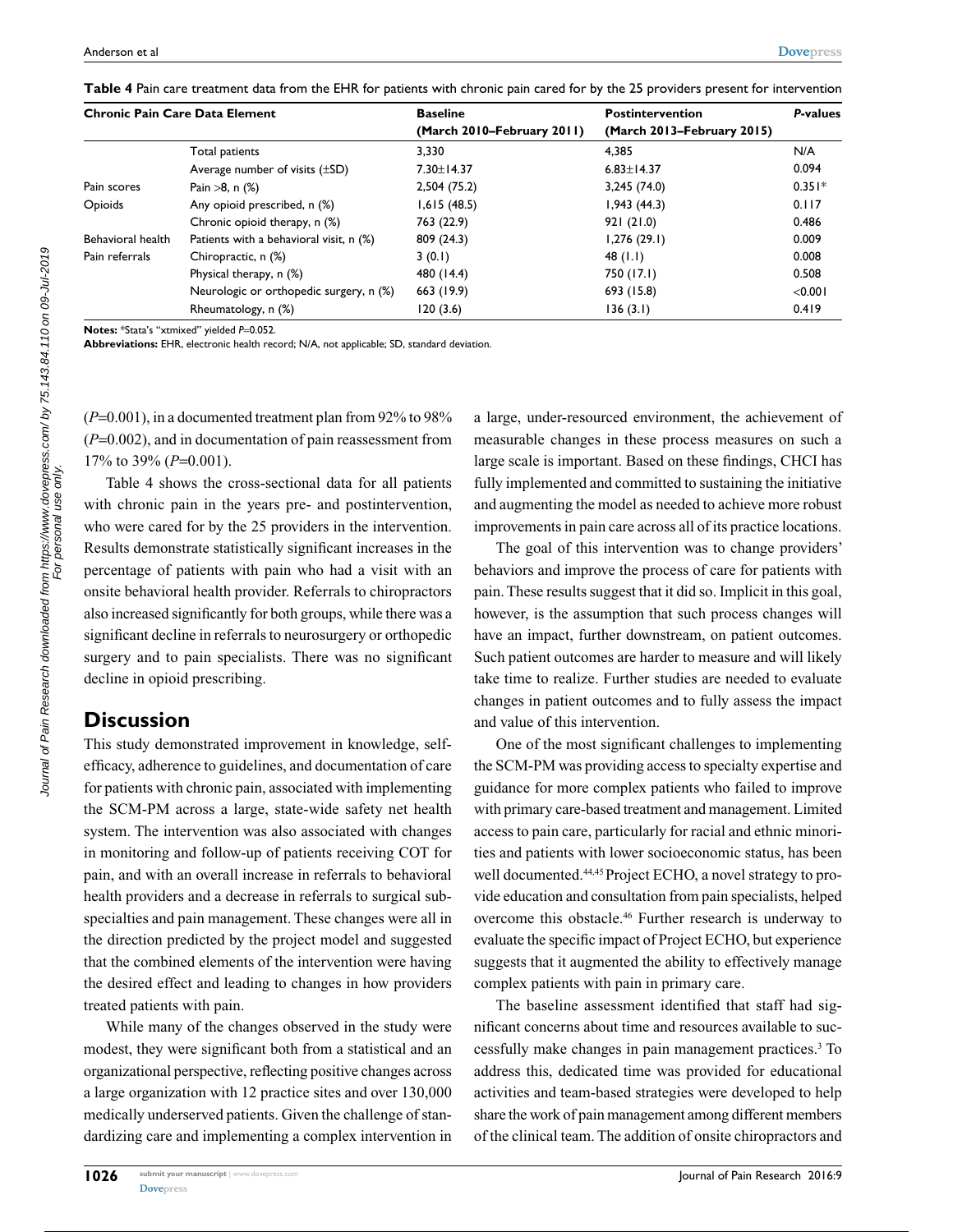the strengthening of behavioral health integration through colocation and open scheduling provided added resources that clinicians could offer to their patients, in addition to, or in place of opioid analgesics. Selected providers were given the opportunity to join Project ECHO and become local, onsite pain experts. Findings suggest that this strategy was successful, with referrals to onsite behavioral health providers and chiropractors increasing.

One strength of this study was the use of a validated identification algorithm to identify patients with chronic pain. This allowed for an analysis of the impact of the intervention on a broad population of patients with chronic pain without relying solely on specific diagnoses such as back pain. The diversity of locations and the large scale of implementation in a state-wide, multisite delivery system also was an asset. In addition, the integrated EHR and data warehouse allowed collection of detailed medical and behavioral health data along with medications, laboratory results, and referrals. Use of the PARIHS framework also provided a strong implementation framework to guide the process.

This project had several limitations. First, the evaluation focused on process measures and did not include measures of patient outcomes other than pain scores. Subsequent work should include more robust patient assessments to help determine if such process changes ultimately impact patients. Studies of the SCM-PM in the VHA have employed cluster randomized designs and applied complex analytics to account for lack of randomization.24,25 However, conducting such a study in a large, multisite FQHC presented challenges that precluded such approaches. The interventions employed in this study, such as templates and dashboards, were implemented agency-wide and could not be limited to selected practices. As such, randomization was not possible, limiting the ability to eliminate unmeasured confounders. Also, the use of multiple components in the intervention prevents drawing any inference on the relative impact of each individual element. Provider turnover, which ranged from 11% to 20% over the project, also limited the number of providers included in the analysis. Lastly, the interventions were introduced in phases over the 3-year project, limiting the ability to evaluate the impact of any one element of the intervention.

There is a compelling need to improve the management of pain in primary care, especially in medically underserved settings. Pain management must become a core competency of primary care, with the providers being well educated and trained in the proper assessment, management, and follow-up of pain. In light of the growing epidemic of prescription opioid abuse and diversion, PCPs need training and support to apply appropriate risk mitigation strategies and take a more judicious

approach to the prescribing of opioids for management of COT based on the principles of universal precautions.<sup>47</sup>

This initiative focused heavily on provider education and protocol-driven care and demonstrated modest but significant improvements in knowledge, self-efficacy, and adherence to guidelines. In addition, positive changes in referral patterns and opioid prescribing suggest that structured improvement initiatives based on data and effective conceptual models can lead not only to increased knowledge acquisition, but also application of that knowledge in ways that have direct impact on patient care. These changes are likely to result in reduced pain, improved patient safety, and more confident, knowledgeable, satisfied health care teams.

# **Acknowledgments**

Presented at the North American Primary Care Research Group (NAPCRG) Annual Meeting, October 24–28, 2015, Cancun, Mexico and the Academy Health Seventh Annual Conference on the Science of Dissemination and Implementation, December 8–9, 2014, Bethesda, MD. The Mayday Fund and the Wallace Foundation supported the study.

# **Disclosure**

The authors report no conflicts of interest in this work.

## **References**

- 1. Committee on advancing pain research, institute of medicine. *Relieving Pain in America: A Blueprint for Transforming Prevention, Care, Education, and Research.* Washington, DC: National Academy Press; 2011.
- 2. Breuer B, Cruciani R, Portenoy RK. Pain management by primary care physicians, pain physicians, chiropractors, and acupuncturists: a national survey. *South Med J*. 2010;103(8):738–747.
- 3. Anderson D, Wang S, Zlateva I. Comprehensive assessment of chronic pain management in primary care: a first phase of a quality improvement initiative at a multisite community health center. *Qual Prim Care*. 2013;20(6):421–433.
- 4. Upshur CC, Luckmann RS, Savageau JA. Primary care provider concerns about management of chronic pain in community clinic populations. *J Gen Intern Med*. 2006;21(6):652–655.
- 5. Turk D, Brody M, Okifuji E. Physicians' attitudes and practices regarding the long-term prescribing of opioids for non-cancer pain. *Pain*. 1994;59(2):201–208.
- 6. Green C, Wheeler J, Marchant B, LaPorte F, Guerrero E. Analysis of the physician variable in pain management. *Pain Med*. 2001;2(4):317–327.
- 7. Starrels JL, Becker WC, Alford DP, Kapoor A, Williams AR, Turner BJ. Systematic review: treatment agreements and urine drug testing to reduce opioid misuse in patients with chronic pain. *Ann Intern Med*. 2010;152(11): 712–720.
- 8. Mezei L, Murinson BB; Johns Hopkins Pain Curriculum Development Team. Pain education in North American medical schools. *J Pain*. 2011;12(12): 1199–1208.
- 9. Ponte CD, Johnson-Tribino J. Attitudes and knowledge about pain: an assessment of West Virginia family physicians. *Fam Med*. 2005;37(7): 477–480.
- 10. Barry DT, Irwin KS, Jones ES, et al. Opioids, chronic pain, and addiction in primary care. *J Pain*. 2010;11(12):1442–1450.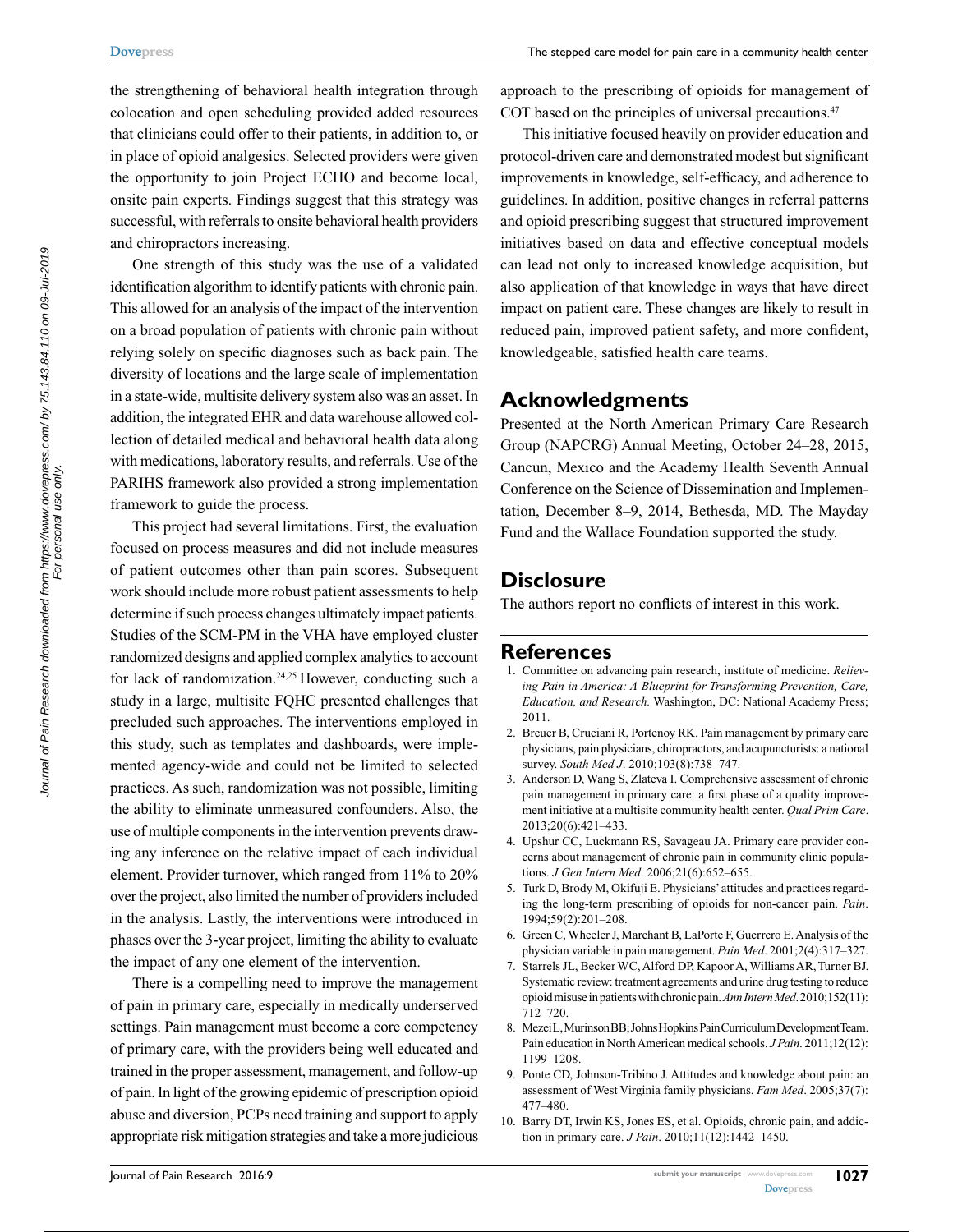- 11. Starrels JL, Fox AD, Kunins HV, Cunningham CO. They don't know what they don't know: Internal medicine residents' knowledge and confidence in urine drug test interpretation for patients with chronic pain. *J Gen Intern Med*. 2012;27(11):1521–1527.
- 12. Zubkoff L, Lorenz KA, Lanto AB, et al. Does screening for pain correspond to high quality care for veterans? *J Gen Intern Med*. 2010;25(9): 900–905.
- 13. Bhamb B, Brown D, Hariharan J, Anderson J, Balousek S, Fleming M. Survey of select practice behaviors by primary care physicians on the use of opioids for chronic pain. *Curr Med Res Opin*. 2006;22(9):1859–1865.
- 14. Chodosh J, Solomon D, Roth C, et al. The quality of medical care provided to vulnerable older patients with chronic pain. *J Am Geriatr Soc*. 2004;52(5):756–761.
- 15. Chou R, Fanciullo GJ, Fine PG, et al. Clinical guidelines for the use of chronic opioid therapy in chronic noncancer pain. *J Pain*. 2009;10(2): 113–130.
- 16. Potter M, Schafer S, Gonzalez-Mendez E, et al. Opioids for chronic nonmalignant pain: Attitudes and practices of primary care physicians in the UCSF/Stanford collaborative research network. *J Fam Pract*. 2001;50(2):145–151.
- 17. Hutchinson K, Moreland AME, de C. Williams AC, Weinman J, Horne R. Exploring beliefs and practice of opioid prescribing for persistent non-cancer pain by general practitioners. *Eur J Pain*. 2007;11(1):93–98.
- 18. Atluri S, Sudarshan G, Manchikanti L. Assessment of the trends in medical use and misuse of opioid analgesics from 2004 to 2011. *Pain Physician*. 2014;17(2):E119–E128.
- 19. Chou R, Deyo R, Devine B, et al. *The Effectiveness and Risks of Long-Term Opioid Treatment of Chronic Pain*. Rockville, MD: Agency for Healthcare Research and Quality (US); 2014.
- Von Korff M, Kolodny A, Deyo RA, Chou R. Long-term opioid therapy reconsidered. *Ann Intern Med*. 2011;155(5):325–328.
- 21. Martell BA, O'Connor PG, Kerns RD, Becker WC, Morales KH, Kosten TR, Fiellin DA. Systematic review: Opioid treatment for chronic back pain: prevalence, efficacy, and association with addiction. *Ann Intern Med*. 2007;146(2):116–127.
- 22. Fishman SM, Young HM, Lucas Arwood E, et al. Core competencies for pain management: results of an interprofessional consensus summit. *Pain Med*. 2013;14(7):971–981.
- 23. Department of Veterans Affairs, Department of Defense. VA/DoD Clinical Practice Guideline: Management of opioid therapy for chronic pain. Available from: http://www.va.gov/painmanagement/docs/cpg\_opioidtherapy\_fulltext.pdf. Accessed May 1, 2010.
- 24. Dobscha SK, Corson K, Perrin NA, et al. Collaborative care for chronic pain in primary care: a cluster randomized trial. *JAMA*. 2009;301(12): 1242–1252.
- 25. Dorflinger L, Moore B, Goulet J, Becker W, Heapy AA, Sellinger JJ, Kerns RD. A partnered approach to opioid management, guideline concordant care and the stepped care model of pain management. *J Gen Intern Med*. 2014;29(Suppl 4):870–876.
- 26. Rosenberger PH, Philip EJ, Lee A, Kerns RD. The VHA's national pain management strategy: Implementing the stepped care model. *Fed Pract*. 2011;28(8):39.
- 27. Kroenke K, Bair MJ, Damush TM, Wu J, Hoke S, Sutherland J, Tu W. Optimized antidepressant therapy and pain self-management in primary care patients with depression and musculoskeletal pain: a randomized controlled trial. *JAMA*. 2009;301(20):2099–2110.
- 28. Tian TY, Zlateva I, Anderson DR. Using electronic health records data to identify patients with chronic pain in a primary care setting. *J Am Med Inform Assoc*. 2013;20(e2):e275–e280.
- 29. von Korff M, Moore JC. Stepped care for back pain: Activating approaches for primary care. *Ann Intern Med*. 2001;134(9 Pt 2):911–917.
- 30. Ullrich PM, Sahay A, Stetler CB. Use of implementation theory: a focus on PARIHS. *Worldviews Evid-Based Nurs*. 2014;11(1):26–34.
- 31. Rycroft-Malone J. The PARIHS framework—a framework for guiding the implementation of evidence-based practice. *J Nurs Care Qual*. 2004;19(4):297–304.
- 32. Kitson AL, Rycroft-Malone J, Harvey G, McCormack B, Seers K, Titchen A. Evaluating the successful implementation of evidence into practice using the PARiHS framework: theoretical and practical challenges. *Implement Sci*. 2008;3:1.
- 33. Harvey G, Loftus-Hills A, Rycroft-Malone J, et al. Getting evidence into practice: The role and function of facilitation. *J Adv Nurs*. 2002;37(6):577–588.
- 34. McCormack B, Kitson A, Harvey G, Rycroft-Malone J, Titchen A, Seers K. Getting evidence into practice: the meaning of 'context'. *J Adv Nurs*. 2002;38(1):94–104.
- 35. Kitson A, Harvey G, McCormack B. Enabling the implementation of evidence based practice: a conceptual framework. *Qual Health Care*. 1998;7(3):149–158.
- 36. Helfrich CD, Damschroder LJ, Hagedorn HJ, et al. A critical synthesis of literature on the promoting action on research implementation in health services (PARIHS) framework. *Implement Sci*. 2010;5:82.
- 37. Amtmann D, Cook KF, Jensen MP, et al. Development of a PROMIS item bank to measure pain interference. *Pain*. 2010;150(1):173–182.
- 38. Katzman JG, Comerci G, Boyle JF, et al. Innovative telementoring for pain management: Project ECHO pain. *J Contin Educ Health Prof*. 2014;34(1):68–75.
- 39. Moore DE, Green JS, Gallis HA. Achieving desired results and improved outcomes: Integrating planning and assessment throughout learning activities. *J Contin Educ Health Prof*. 2009;29(1):1–15.
- 40. Harris Jr JM, Fulginiti JV, Gordon PR, Elliott TE, Davis BE, Chabal C, Kutob RM. KnowPain-50: a tool for assessing physician pain management education. *Pain Med*. 2008;9(5):542–554.
- 41. Dobscha S, Corson K, Flores J, Tansill E, Gerrity M. Veterans affairs primary care clinicians' attitudes toward chronic pain and correlates of opioid prescribing rates. *Pain Med*. 2008;9(5):564–571.
- 42. Moore BA, Anderson DR, Dorflinger L, et al. Stepped care model of pain management and quality of pain care in long-term opioid therapy. *J Rehabil Res Dev*. 2016;53(1):137–146.
- 43. Muthén LK, Muthén BO. *Mplus User's Guide: Statistical Analysis with Latent Variables: User's Guide.* 6th ed. Los Angeles, CA: Muthén & Muthén; 2010.
- 44. Mayberry RM, Mili F, Ofili E. Racial and ethnic differences in access to medical care. *Med Care Res Rev*. 2000;57(Suppl 1):108–145.
- 45. Nguyen M, Ugarte C, Fuller I, Haas G, Portenoy RK. Access to care for chronic pain: racial and ethnic differences. *J Pain*. 2005;6(5):301–314.
- 46. Arora S, Geppert CM, Kalishman S, et al. Academic health center management of chronic diseases through knowledge networks: Project ECHO. *Acad Med.* 2007;82:154–160
- 47. Chang YP, Compton P. Management of chronic pain with chronic opioid therapy in patients with substance use disorders. *Addict Sci Clin Pract*. 2013;8(1):21.